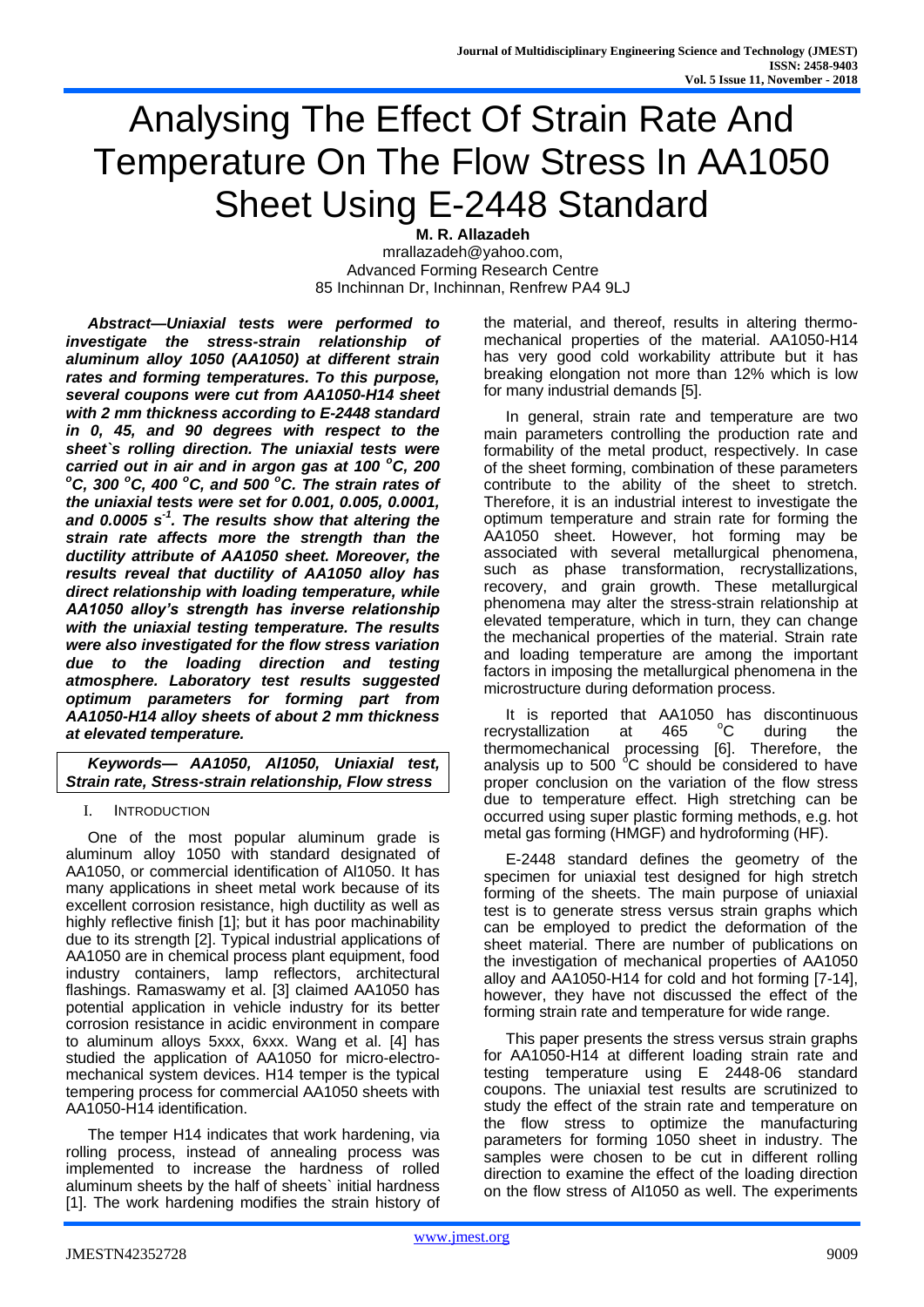were performed in air and in argon gas to study the variation of the flow stress for AA1050 sheet forming under controlled testing environment with argon gas in compare to air testing atmosphere.

# II. EXPERIMENTAL SET UP

The uniaxial test coupons were prepared from commercial aluminum alloy sheet AA1050-H14 with specification of BS EN 573-3:2009 and thickness of  $2^{\pm 0.1}$  mm. The selected sheet to manufacture the coupons was inspected to be without even minor damage or scratch on its surfaces. Tables 1 and 2 are the list of the typical chemical composition and material properties of the sheet, respectively [15]. The coupons were cut in 0, 45, and 90 degrees with respect to rolling directions according to the standard designation E 2448-06.

TABLE I. CHEMICAL COMPOSITION OF ALUMINIUM ALLOY AA1050-H14 WITH SPECIFICATION BS EN 573-3:2009 [15].

| <b>Chemical Element</b> | Value [%]      |  |  |
|-------------------------|----------------|--|--|
| Manganese (Mn)          | $0.0 - 0.05$   |  |  |
| Iron (Fe)               | $0.0 - 0.40$   |  |  |
| Copper (Cu)             | $0.0 - 0.05$   |  |  |
| Magnesium (Mg)          | $0.0 - 0.05$   |  |  |
| Zinc(Zn)                | $0.0 - 0.07$   |  |  |
| Titanium (Ti)           | $0.0 - 0.05$   |  |  |
| Other (Each)            | $0.0 - 0.03$   |  |  |
| Aluminium (AI)          | <b>Balance</b> |  |  |

TABLE II. MATERIAL PROPERTIES OF ALUMINIUM ALLOY AA1050-H14 WITH SPECIFICATION BS EN 573-3:2009 [15].

| <b>Physical Property</b>      | <b>Value</b>                         |  |  |
|-------------------------------|--------------------------------------|--|--|
| Density                       | $2.71$ g/cm <sup>3</sup>             |  |  |
| <b>Melting Point</b>          | 650 °C                               |  |  |
| <b>Thermal Expansion</b>      | 24 x10^-6 /K                         |  |  |
| <b>Modulus of Elasticity</b>  | 71 GPa                               |  |  |
| <b>Thermal Conductivity</b>   | 222 W/m.K                            |  |  |
| <b>Electrical Resistivity</b> | $0.0282 \times 10^{6} - 6 \Omega$ .m |  |  |



Fig. 1. *Dimension of the 2448 standard test coupon [16]*

Figure 1 shows the geometry of the test coupons for the uniaxial tests. Uniaxial tests were performed with Zwick/Roell Z250 strength testing device shown in Fig. 2. TestXpert II software package collects the data recorded from Z250 strength testing machine. The software interface was set to produce two data files for each uniaxial test.



| Fig. 2. Zwick/Roell Z250 strength testing used for the uniaxial tests |  |  |                                                  |  |  |
|-----------------------------------------------------------------------|--|--|--------------------------------------------------|--|--|
|                                                                       |  |  | TABLE III. UNIAXIAL TESTS SPECIFICATIONS FOR THE |  |  |
| <b>EXPERIMENTS</b>                                                    |  |  |                                                  |  |  |

| <b>Uniaxial</b><br>test<br>coupon<br>ID | <b>Testing</b><br><b>Temperature</b><br>$\overline{\text{[}^{\circ}\text{C}\text{]}}$ | <b>Strain</b><br><b>Rate</b><br>$[s^{-1}]$ | <b>Rolling</b><br><b>Direction</b><br>[degree] |
|-----------------------------------------|---------------------------------------------------------------------------------------|--------------------------------------------|------------------------------------------------|
| J                                       | 100                                                                                   | 0.005                                      | 90                                             |
|                                         | 200                                                                                   | 0.001                                      | 90                                             |
| H                                       | 200                                                                                   | 0.0005                                     | 90                                             |
| E                                       | 200                                                                                   | 0.0001                                     | 90                                             |
| Κ                                       | 300                                                                                   | 0.001                                      | 90                                             |
| L                                       | 300                                                                                   | 0.0005                                     | 0                                              |
| O                                       | 300                                                                                   | 0.0005                                     | 45                                             |
| G                                       | 300                                                                                   | 0.0005                                     | 90                                             |
| M                                       | 300                                                                                   | 0.0001                                     | 0                                              |
| N                                       | 300                                                                                   | 0.0001                                     | 45                                             |
| F                                       | 300                                                                                   | 0.0001                                     | 90                                             |
| Τ                                       | 400                                                                                   | 0.0001                                     | 90                                             |
| S                                       | 500                                                                                   | 0.001                                      | 90                                             |
| D                                       | 500                                                                                   | 0.005                                      | 90                                             |
| Q                                       | 500                                                                                   | 0.0005                                     | 90                                             |
| R                                       | 500                                                                                   | 0.0001                                     | 90                                             |
| $P^*$                                   | 500                                                                                   | 0.005                                      | 90                                             |
| C*                                      | 200                                                                                   | 0.0001                                     | 90                                             |

Uniaxial tests with "\*" were performed under argon environment

One data file is the variation of temperature during the uniaxial test at two ends of the specimen.

The second data file contains the standard force captured by the force cell and standard travel of the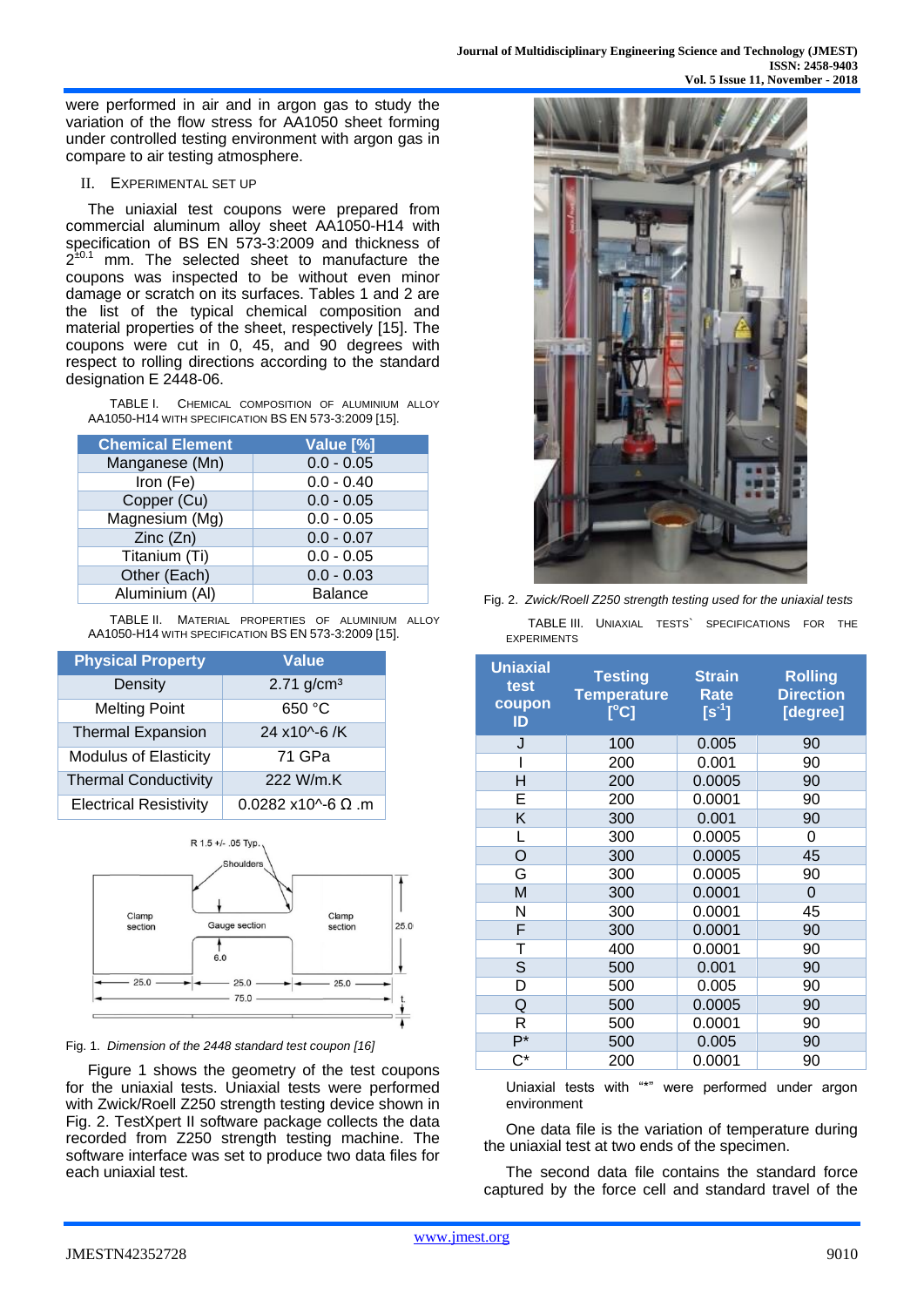crosshead during the testing time, along with the geometrical input parameters of the coupon. The later data files were used to compute true stress and true strain for each test.

The uniaxial tests were designed for different strain rates and temperatures. The test temperatures of the uniaxial tests were decided to be at 100  $^{\circ}$ C, 200  $^{\circ}$ C, 300 °C, 400 °C, and 500 °C.

The strain rates of the tests were set to be 0.0001, 0.005, 0.001, and 0.005  $s^{-1}$ . Table 3 provides the detail of the uniaxial test parameters for each specimen labelled with an identification letter.

All the uniaxial tests were performed in air except P and C specimens whose uniaxial tests were done within argon gas atmosphere.

## III. RESULT AND DISCUSSION

The gas pressure forming of the sheets is usually utilised with argon gas while most of the uniaxial tests results are obtained in air environment. However, additional alumina formation during uniaxial tests in air may shift the flow stress curve with respect to the one in argon. Therefore, two specimens were devoted to study the effect of the forming atmosphere on AA1050 flow stress.

The influence of the environment in shifting the flow stress curve was analysed in Fig.3. The results revealed that the testing environment has not significant effect on the flow stress curve. So the uniaxial test results in air can be adapted to predict the forming AA1050 alloy sheet using argon gas.

The effect of the anisotropic material properties was verified using the stress-strain relationship built during the uniaxial test at different rolling direction for specific testing temperatures and strain rates. Due to the rolling process of the sheets, it is expected to have highest strength in the rolling direction and more ductile behaviour in the transversal direction.

Fig. 4 is the comparison of the stress-strain curves at  $0^{\circ}$ , 45°, and  $90^{\circ}$  with respect to the rolling direction at 300 $\degree$ C and strain rate 0.0005 s $\degree$ 1. It can be observed from Fig. 4 that strain and ductility behaviour increase as rolling direction angle becomes larger.

Previous publication reported that forming of aluminium alloys are a function of temperature [17]. This fact can be observed in Figures 5, 6 and 7 for the uniaxial test with the same strain rate but different testing temperature.

Fig. 5 compares the variation of flow stress of AA1050 at 100 $^{\circ}$ C and 500 $^{\circ}$ C for loading with strain rate of 5 x 10-3 s<sup>-1</sup>. The graphs in Figure 5 depict very clearly that higher deformation temperature enhances the ductility property but suppresses the strength of AA1050 specimen. Fig.6 presents the differences between the stress-strain curves at three test set temperatures for strain rate of 5x10-4  $s^{-1}$ .

Fig.7 is the graphs for the uniaxial tests at strain rate 1 x 10-4 s-<sup>1</sup>, at 200 °C, 300 °C, 400 °C, and 500  $\rm{^{\circ}C}$ . It can be concluded from the graphs in Figures 5, 6 and 7 that the ductility of the material has direct relationship with temperature, whereas the material strength has inverse relationship with the testing temperature. It has been suggested that the strength of AA1050 is more related to dislocation density than that of grain size [18].

Hence thermal energy could be the source of lowering the strength of the material by introducing motion, and subsequence, annihilation of some dislocations. Different deformation mechanisms have been postulated to determine the influence of the strain rate on the grain size through various empirical theories, such as Nabarro--Herring, Coble-Jones creep, and grain boundary sliding [19].

Important conclusion of the aforementioned empirical formulas is that strain rate has inverse relationship with the grain size [20]. Since the grain size has tied relationship with the formability of the metallic material, consequently, the strain rate plays dominating role in the strength of metallic material.

Effect of the strain rate on the material`s strength is more traceable at higher temperature which it may be related to higher energy of metallic atoms to rearrange themselves in the crystal lattices. This fact can be noticed for uniaxial test results with different strain rates at 200  $^{\circ}$ C, 300  $^{\circ}$ C, and 500  $^{\circ}$ C testing temperature in Figures 8, 9, and 10, respectively. It can be seen in Fig.8 that the strength of the material varies slightly by changing the strain rate at 200  $^{\circ}$ C, while the ductility attribute holds inverse relationship with the forming strain rate.

Fig.9 furnishes the evidence of the direct relationship between the strength and the strain rate, although the ductility does not improve for the strain rate slower than 5  $x10-4$  s<sup>-1</sup>.

The effect of the strain rate at 500  $^{\circ}$ C in Fig.10 is more readable on the strength of the material than the ductility behaviour of the material. Both Figures 9 and 10 suggest the optimum ductility of AA1050 could be achieved for strain rate 5 x10-4  $s^{-1}$  for uniaxial testing of 300 °C or above. Nevertheless, the ductility of AA1050 coupons could reach to 45% at 500  $^{\circ}$ C with 5  $x$ 10-4 s<sup>-1</sup> strain rate, which is the highest elongation for this set of experiments.

Overall, it is fair to conclude that higher strain rate shifts up the stress-strain curve, i.e. AA1050 exhibits stronger behaviour, for any given testing temperature. Another noticeable outcome from the graphs in Figures 5 to 10 is changing the behaviour of the material from softening to near steady stress level up to necking for uniaxial tests above  $300^{\circ}$ C.

Hosseinipour [21] argued that it is because of continuous recrystallization during hot forming whose effect replaces the deformed grain with new strain free grains, and consequently, maintaining the stress level as material continues to flow up to necking.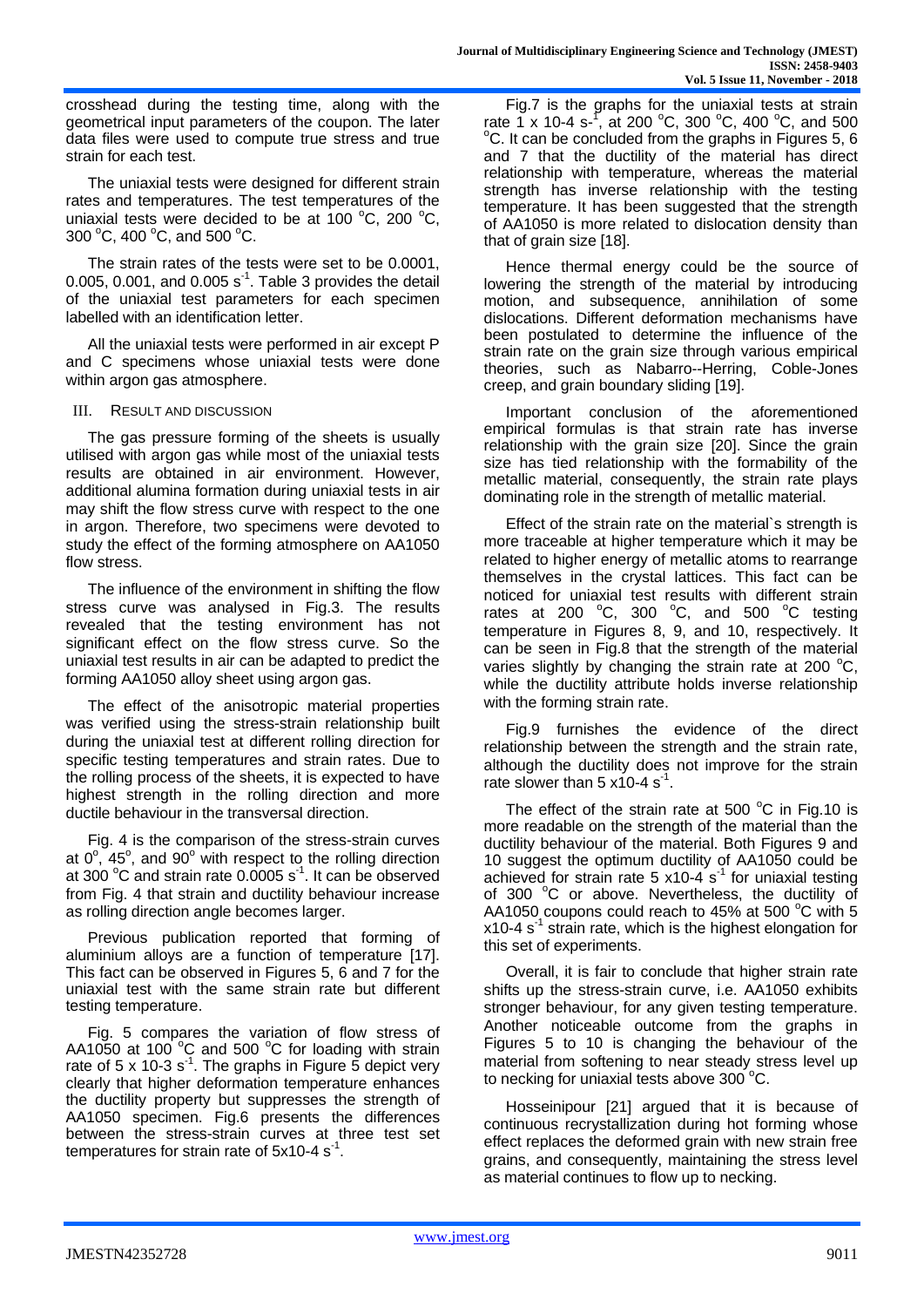

Fig. 3. *Comparison of uniaxial test results in air with argon gas for AA1050 specimens at (a) 200 °C with strain rate of 0.0001 s<sup>-1</sup>, and (b) 500 <sup>o</sup>C with strain rate of 0.005 s-1*





Fig. 4. *Comparison of the flow stress at 300 <sup>o</sup>C and 0.0005 s-1 strain rate for rolling direction of 0, 45, and 90 degrees.*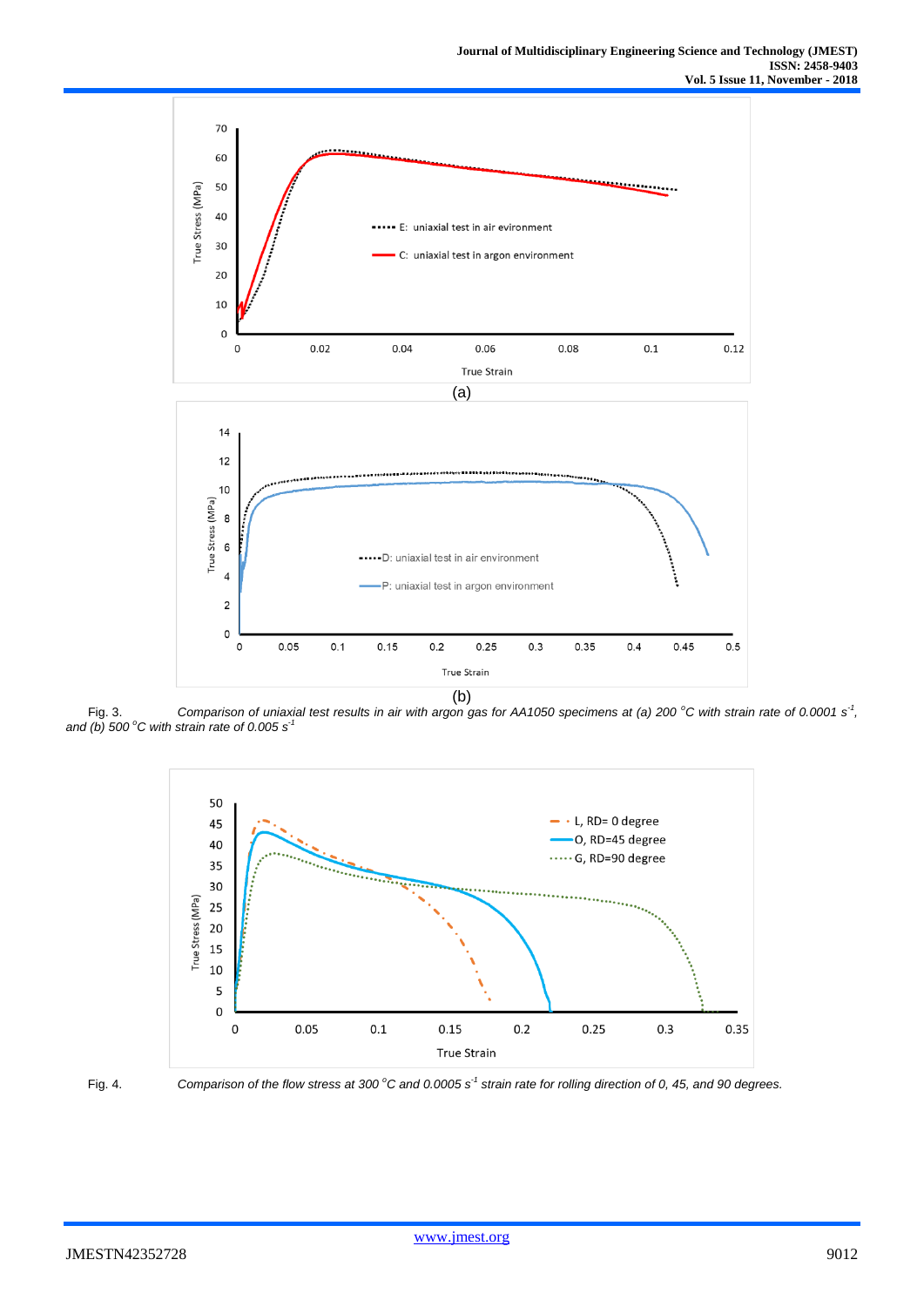



Fig. 5. *Shifting of the flow stress curves for different testing temperature at strain rate of 5 x 10<sup>-3</sup> s<sup>-1</sup>* 





Fig. 6. *Shifting of the flow stress curves for different testing temperature at strain rate of*  $5 \times 10^{-4}$  *s<sup>-1</sup>.* 





Fig. 7. Shifting of the flow stress curves for different testing temperature at strain rate of 10<sup>-4</sup> s<sup>-1</sup>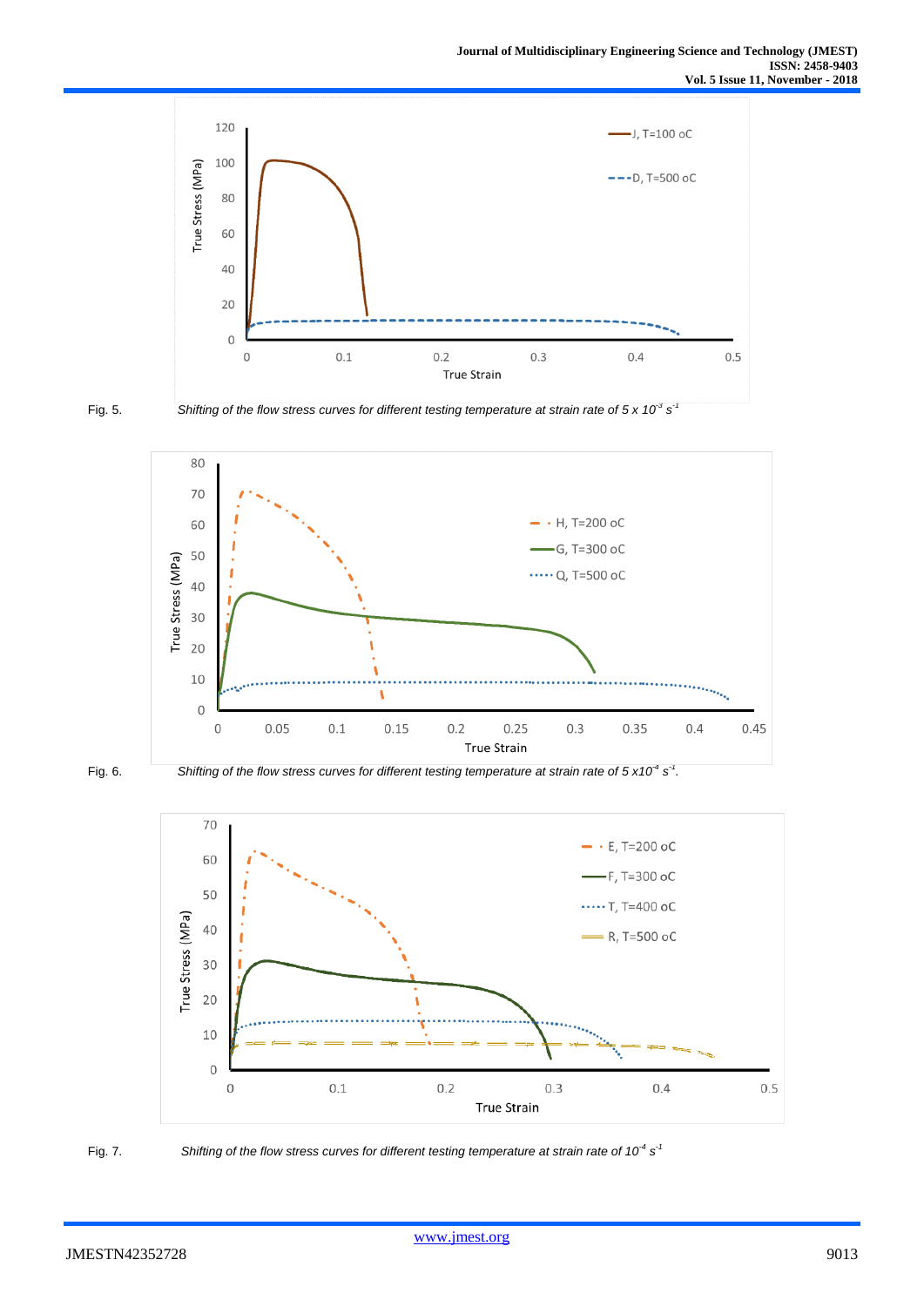



Fig. 8. Uniaxial test results for different strain rates at  $200 °C$ 



Fig. 9. Uniaxial test results for different strain rates at 300 °C





Fig. 10. Uniaxial test results for different strain rates at 500 °C